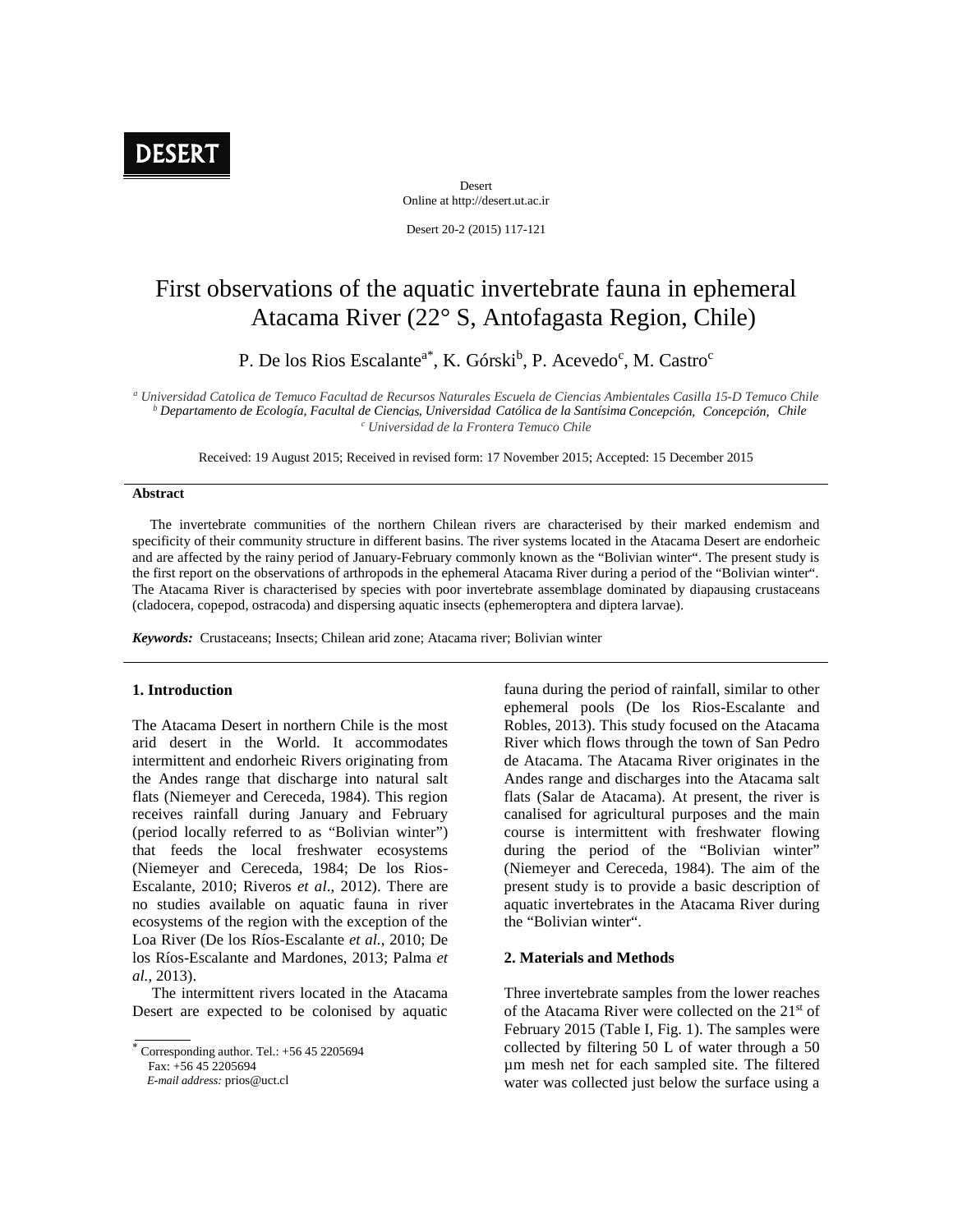5 L bucket. Material retained on the net was preserved in 60–70% ethanol (final concentration). Specimens were identified according to the descriptions of Araya and Zúñiga (1985), Gomez *et al.* (2007), Dominguez and Fernandez (2009) and Karanovic (2012), and quantified as individuals per litre (ind/L).

Meteorological data for 2014 from San Pedro de Atacama were obtained from Dirección General de Aguas, Ministerio de Obras Públicas, Chile (www.dga.cl). Furthermore, two satellite images  $(10<sup>th</sup>$  February 2014 and  $18<sup>th</sup>$  June 2014) corresponding to the multispectral Operational Land Imager (OLI) of LandSat-8 were used to

assess wet area within the Atacama River during "Bolivian winter". Radiometric correction and reflectance calibration was applied to each image (Felde *et al.*, 2003). After the calibration, the spectral index Global Vegetation Moisture Index (GVMI) was used to assess the wet area (Ceccato *et al.*, 2002; Yebra *et al.*, 2013), following the equation:

$$
GVMI = \frac{(\rho_{nir} + 0.1) - (\rho_{swir} + 0.02)}{(\rho_{nir} + 0.1) + (\rho_{swir} + 0.02)}
$$

where  $\rho_{nir}$  and  $\rho_{swir}$  are the reflectance in close infrared bands (NIR: 850-878 nm) and medium infrared (SWIR: 1556-1651 nm) respectively (Barsi *et al.*, 2014).



Table 1. Altitude, geographical location, and species reported (in Ind/L) for three sites in Atacama river

| Site                                    | P <sub>1</sub>                          | P <sub>2</sub>                          | P <sub>3</sub>                          |
|-----------------------------------------|-----------------------------------------|-----------------------------------------|-----------------------------------------|
| Altitude (m a.s.l.)                     | 2522                                    | 2494                                    | 2536                                    |
| Geographical location                   | $22^{\circ}$ 50' 21" S<br>68° 12' 11" W | $22^{\circ}$ 50' 21" S<br>68° 12′ 12″ W | $22^{\circ}$ 50' 33" S<br>68° 13' 04" W |
| Crustacea                               |                                         |                                         |                                         |
| Cladocera                               |                                         |                                         |                                         |
| Chydoridae                              |                                         |                                         |                                         |
| Chydorus sphaericus (O.F. Müller, 1785) | $\mathbf{0}$                            | $\mathbf{0}$                            | 1                                       |
| Copepoda                                |                                         |                                         |                                         |
| Cyclopoida                              |                                         |                                         |                                         |
| Cyclopoid copepodite                    | $\mathbf{0}$                            | $\mathbf{0}$                            | 1                                       |
| Harpacticoida                           |                                         |                                         |                                         |
| Canthocamptidae                         |                                         |                                         |                                         |
| Cletocamptus sp. Schmankevitsch, 1875   | $\overline{2}$                          | $\overline{0}$                          | 84                                      |
| Ostracoda                               |                                         |                                         |                                         |
| Candonidae                              |                                         |                                         |                                         |
| Candona sp. Baird, 1845                 | 2                                       | $\overline{0}$                          | 383                                     |
| Insecta                                 |                                         |                                         |                                         |
| Ephemeroptera                           |                                         |                                         |                                         |
| Lepohyphidae                            |                                         |                                         |                                         |
| Yaurina sp                              | $\overline{0}$                          | $\overline{0}$                          | 12                                      |
| Diptera                                 |                                         |                                         |                                         |
| Ceratopogonidae                         | $\boldsymbol{0}$                        | $\mathbf{0}$                            | 29                                      |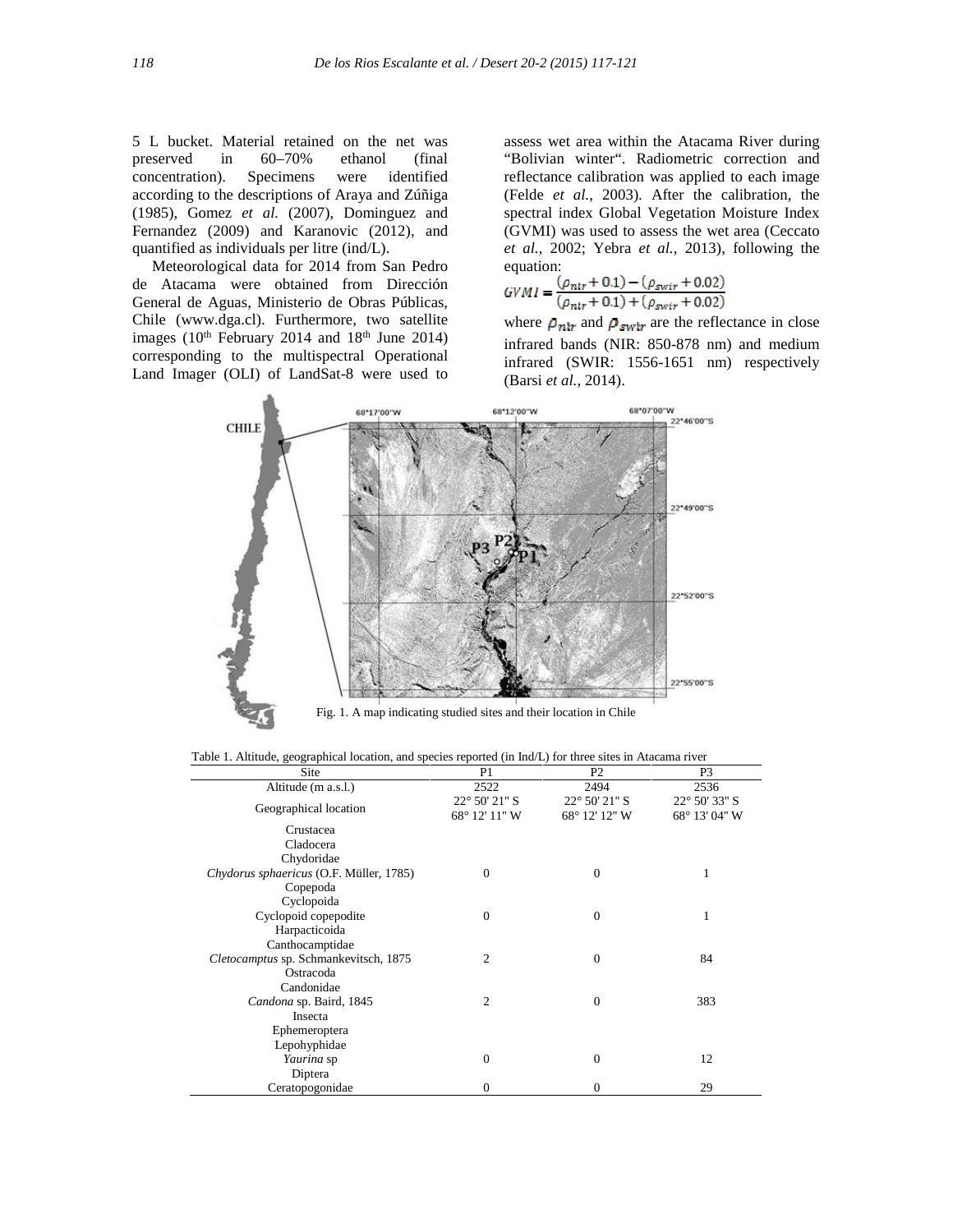# **3. Results and Discussion**

Very low invertebrate abundances were observed at the upstream site (P1), where specimens of *Clethocamptus* sp. and *Candona* sp. were found, whereas at P2 no invertebrate specimens were reported (Table I, Fig. 1). At the downstream sample (P3) multiple species and higher abundances were observed. Furthermore, at this site *Clethocamptus* sp. and *Candona* sp. were the most abundant of all species recorded (Table I).

Meteorological data during the year before sampling (2014) indicate a low rain period during January (two days of rainfall in total, 12.5 mm, DGA, 2015), whereas no rain was reported during other months with the exception of May with just 0.3 mm (DGA, 2015). Unfortunately, no meteorological data were available for 2015. The winter wet image was compared to the summer wet image, based on the GVMI index (Fig. 1). This image displays in gray scale a qualitative change (winter / summer) of soil wetness: in white the areas without or with weak changes, in grey, areas with moderate changes while areas with strong changes are black. Figure 2 shows images of GVMI index from  $10^{th}$  February 2014 (up) and 18<sup>th</sup> June 2014 (low).

In this study, the arthropod assemblages reported in the Atacama River are comparable to those reported for the Loa River, a permanent river located in the same region (De los Ríos *et*

*al.*, 2010; Palma *et al.*, 2013). Similar to the Loa River, the ephermal Atacama River seems to be colonised by diapausing crustaceans (De los Ríos- Escalante and Robles, 2013) or dispersing aquatic insects that use these water bodies as a habitat for larval stages (Dominguez and Fernandez, 2009; Valdovinos *et al.*, 2010). Furthermore, the presence of harpacticoids and ostracods in the river probably resulted from the drift from upstream reaches and lentic habitats (De los Ríos- Escalante *et al.*, 2015).

The January-February rain period ('Bolivian winter') was previously reported to play a governing role in the aquatic ecosystems of the Atacama region, it drives the hydrological regimes of the rivers in the region (Peredo-Parada *et al.*, 2009, 2011; Gascoin *et al.*, 2011; Jimenez, 2012; Romero *et al.*, 2013; Rojas *et al.*, 2014; Valdes, 2014) and affects populations of riverine ostracods that generate diapausing eggs (Scheihing *et al.*, 2011). The present study is the first report of the abundance and species composition of the invertebrate fauna in the ephemeral Atacama River and as such, is the first step towards advancing the understanding of its ecology and biogeography. Further studies at larger spatial and temporal scales are needed to advance the understanding of hydrological and their relation with aquatic communities in the Atacama River.



Fig. 2. Satellite images with relative wetness (from GVMI index) in the Atacama River, for January (upper) and June (lower)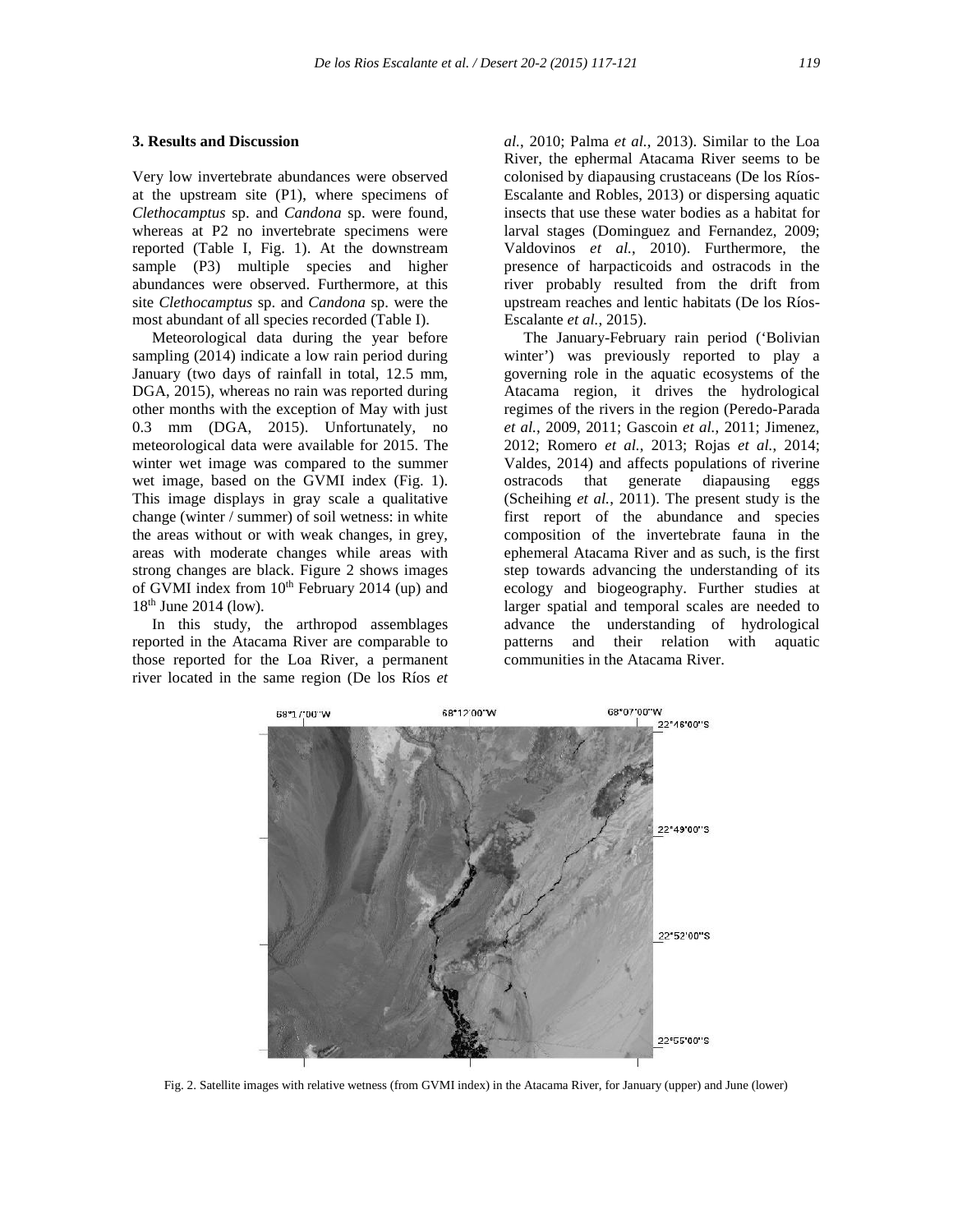

Fig. 2. Satellite images with relative wetness (from GVMI index) in the Atacama River, for January (upper) and June (lower)

#### **Acknowledgements**

Ania (Kosa) and Michał (Bziabziak) Białobrzewscy are kindly acknowledged for their assistance in field data collection. Financial support was provided by projects MECESUP UCT 0804, CEFOP CONICYT FB0824 and DI08-0040 of the Universidad de La Frontera. We also thank M.I. for valuable suggestions.

## **References**

- Araya, J., L. Zúñiga, 1985. Manual taxonómico del zooplancton lacustre de Chile. Boletín Limnológico, Universidad Austral de Chile 8: 1-109.
- Barsi, J.A., B.L. Markham, J.A. Pedelty, 2014. The Spectral Response of the Landsat-8 Operational Land Imager. Remote Sensing of Environment, Vol.6.
- Ceccato, P., N. Gobron, S. Flasse, B. Pinty, S. Tarantola, 2002. Designing a spectral index to estimate vegetation water content from remote sensing data: Part 1 theorical appoach. Remote Sensing of Environment, 82: 188-197.
- De los Ríos P., S.J. Adamowicz, J.D.S. Witt, 2010. Aquatic fauna in the driest deset on earth: first report on the Loa river (Atacama desert, Antofagasta region, Chile). Crustaceana 83: 257-266.
- De los Ríos-Escalante, P., 2010. Crustacean zooplankton communities in Chilean inland waters. Crustaceana Monographs 12: 1-109 p.
- De los Ríos-Escalante P. A. Mardones, 2013. Ecology of the malacostracans of northern Chilean inland waters. Crustaceana 86: 1511-1519.
- De los Ríos-Escalante, P., C. Robles, 2013. Revisión: diapausa en crustáceos y sus implicancias ecológicas y biogeográficas: un ejemplo en las pozas patagónicas. Anales del Instituto de la Patagonia 41: 43-50.
- De los Ríos-Escalante, P., K. Gorski, E.M. Habit, A.J. Manosalva, 2015. First observations of crustacean zooplankton in northern Patagonian rivers. Crustaceana 88: 617-623.
- DGA. (2015). www.dga.cl (visited the 20th April 2015)<br>Dominguez E., H. Fernandez, (Eds) 20
- Dominguez E., H. Fernandez, (Eds) 2009. Macroinvertebrados bentónicos sudamericanos. Sistemática y Biología. Fundación Miguel Lillo, Universidad Nacional de Tucumán, San Miguel de Tucumán, Argentina. 656 p.
- Felde, G. W., G.P. Anderson, S.M. Adler-Golden, M.W. Matthew, A. Berk, 2003. Analysis of Hyperion Data with the FLAASH Atmospheric Correction Algorithm. Algorithms and Technologies for Multispectral, Hyperspectral, and Ultraspectral Imagery IX. Orlando: SPIE Aerosense Conference.
- Gascoin, S., C. Kinnard, R. Ponce, S. Macdonell, S., S. lhermitte, A. Rabatel, 2011. Glacier contribution to streamow in two headwaters of the Huasco river, dry Andes of Chile. The Cryosphere, Copernicus Publications on behalf of EGU, 1099-1113.
- Gomez, S., R. Scheihing, P. Labarca, 2007. A new species of *Cletocamptus* (Copepoda: Harpacticoida) from Chile and some notes of *Cletocamptus axi* Mielke, 2000. The Journal of Natural History 41: 39-60.
- Jimenez, C., 2012. Estudio de cuencas altiplánicas endorreicas de la segunda región de Chile. Caracterización, tipología y potencialidades de uso. BsC Thesis, Facultad de Arquitectura y Urbanismo, Universidad de Chile. 155 pp.
- Karanovic, I., 2012. Recent freshwater ostracods of the world (Crustacea, Ostracoda, Podoopida). Springer, 608 p.
- Niemeyer H., P. Cereceda, 1984. Hidrografía de Chile. 320 p. Tomo VIII. Instituto Geográfico Militar, Santiago de Chile.
- Palma, A., J. González-Barrientos, C.A. Reyes, R. Ramos- Jiliberto, 2013. Biodiversidad y estructura comunitaria